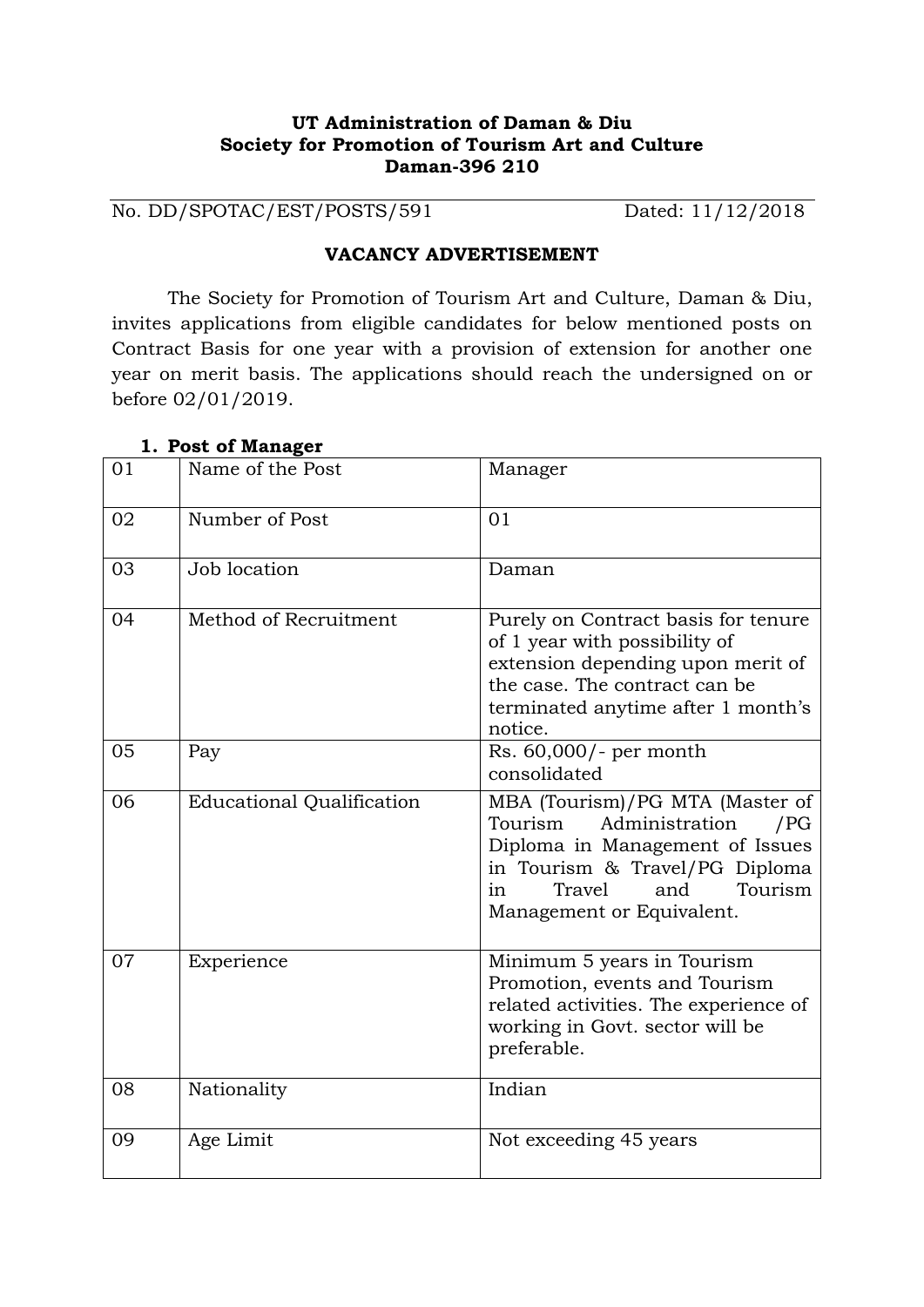### **Conditions:**

- The Governing Body of SPOTAC reserves the right to relax any of the conditions in highly deserving case.
- The Governing Body of SPOTAC reserves the right to alter the remuneration based on the merit of the candidate.

## **How to Apply:**

Candidates should apply with detailed bio data in the prescribed format suggested below with a recent passport size photograph duly self attested by themselves and photocopies of testimonials in support of qualifications, experience and age should be sent by RPAD/courier or by hand on or before 02/01/2019 in a sealed cover subscribing in bold letters "APPLICATION FOR THE POST OF MANAGER, SPOTAC, Daman" to the address mentioned below:

The Member Secretary (SPOTAC) Society for Promotion of Tourism Art and Culture Department of Tourism UT Administration of Daman & Diu Behind Nani Daman Bus Stop, Daman – 396210 Phone 0260-2250002

> **Sd/**- Member Secretary (SPOTAC) Daman & Diu